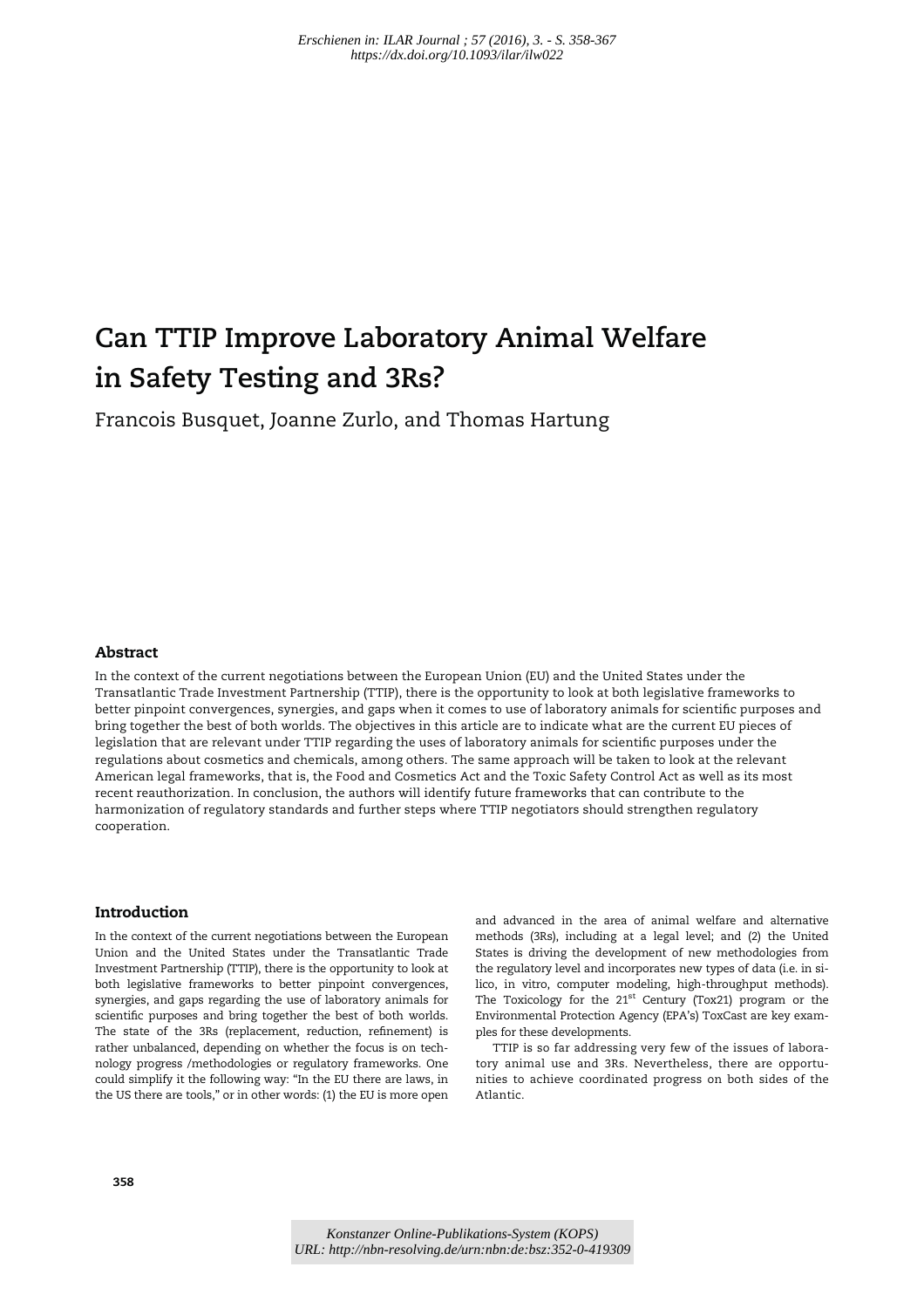## The European Union 3Rs Policy Framework

When it comes to laws, the EU is spearheading efforts for the protection and recognition of laboratory animals used among the 28 different members states thanks to the multiple vertical legislative frameworks impacting on laboratory animal used for scientific purposes. However, the challenge for the EU lies in the implementation and enforcement of those laws within the EU member states. The EU texts listed in this chapter should not be considered as an exhaustive list, since food safety requirements are, for example, not included.

#### TFEU (Treaty of the Functioning of the European Union)

Animal welfare is incorporated as a European value in Article 13 of the TFEU (Treaty of the Functioning of the European Union, 2007): "In formulating and implementing the Union's agriculture, fisheries, transport, internal market, research and technological development and space policies, the Union and the Member States shall, since animals are sentient beings, pay full regard to the welfare requirements of animals, while respecting the legislative or administrative provisions and customs of the Member States relating in particular to religious rites, cultural traditions and regional heritage."

However, animal welfare is NOT officially an EU policy area, that is, animal welfare is not part of the agreed remit of joint legislation of the member states. However, as differences in animal welfare legislation affect the common market, since 1986 there has been European legislation on animal welfare. Furthermore, promotion and use of alternative test methods and the principle of the 3Rs are also anchored elsewhere within the EU legislation (see below for examples). EU agencies (e.g., the European Chemicals Agency, the European Medicines Agency, and the European Food Safety Authority) also contribute to fostering novel technologies such as in silico and in vitro methods.

In addition to the operational activities led by the commission services, the European Commission (EC) under President Barroso (2004–2014) also implemented two EU strategies for animal welfare. The last strategy (European Commission, 2012) ran from 2012 to 2015 and identified the next issues to be tackled. However, little is mentioned about laboratory animals.

#### Directives and Regulations

It is important to understand the difference between an EU directive and an EU regulation. Directives are addressed to national authorities, who must then take action to make them part of national law. Regulations are the most direct form of EU law. As soon as they are passed, they have binding legal force throughout every member state. National governments do not have to take action to implement EU regulations (Busquet et al. 2014).

If a member state fails to pass the required national legislation, or if the national legislation does not adequately comply with the requirements of a directive or a regulation, the EC may initiate legal action against the member state in the European Court of Justice. EC releases a monthly infringement package (European Commission, 2015) for all the areas it is responsible for.

#### Directive 2010/63/EU

On January 1, 2013, EU Directive 2010/63/EU on the protection of animals used for scientific purposes (European Union, 2010) entered into force for the 28 EU member states. It repealed the previous Directive 86/609/EEC (Hartung, 2010). Since it is a directive, it allows member states certain flexibility in its transposition into national laws. Among the purposes of this directive are to (1) harmonize the current EU understanding of what defines a laboratory animal; (2) map the resources; (3) include "…competent people and authorities, and establishments…"; (4) establish a common framework; (5) detail duties and tasks of European Union Reference Laboratory for Alternatives to Animal Testing (formerly the European Centre for the Validation of Alternative Methods); (6) promote collaboration of the member states with the EC to disseminate animal welfare in the EU; and (7) request the member states to assist the EC in identifying and nominating suitable specialized and qualified laboratories to carry out validation studies of alternative methods via the European Union Network of Laboratories for the Validation of Alternative Methods.

It should also be noted that this is the first time EU legislation spells out the principle of the 3Rs and makes it a firm legal requirement (see Table 1 for relevant articles stating or implying 3Rs).

## **Cosmetics**

The Cosmetics Directive (7th amendment to 76/768/EEC) provided the regulatory framework for phasing out animal testing for cosmetics purposes (Hartung, 2008). It established a testing ban on finished cosmetic products and cosmetic ingredients on animals as well as a marketing ban of finished cosmetic products and ingredients included in cosmetic products that were tested on animals for cosmetics purposes in the EU. The same provisions are contained in the Cosmetics Regulation (European Union, 2009), which replaced the Cosmetics Directive from July 11, 2013.

More than 3 years after the full ban entered into force, the interpretation of the ban on animal testing for cosmetics is once again questioned. One can see, for example, the court case C-244/03 put forward at the European Court of Justice (2005). In 2013, the European Federation for Cosmetic Ingredients asked the high court in London to clarify whether the cosmetics industry is legally allowed to sell "on the Community market cosmetic products containing ingredients, or a combination of ingredients, which have been the subject of animal testing where that testing was performed outside the European Union to meet the legislative or regulatory requirements of third countries in order to market cosmetic products containing those ingredients in those countries" in court case C-592/14 (European Court of Justice, 2015). The European Court of Justice's advocate general gave his opinion on the case on March 17, 2016. The main conclusion was "Only the reliance on the results of animal testing conducted after the relevant cut-off dates will trigger the ban." The authors refer the reader directly to the conclusion of the Advocate General to avoid misinterpretation (European Court of Justice, 2016). To our understanding, it confirms that testing outside of the EU after the deadline triggers a marketing ban only if this information is used to satisfy the legal requirements in the EU.

#### REACH (Registration, Evaluation and Authorisation of Chemicals)

In 2007, REACH legislation (European Commission, 2006) entered into force. This regulation relates to chemicals and their safe use (Hartung, 2010). The aim of REACH is to improve the protection of human health and the environment through the better and earlier identification of the intrinsic properties of chemical substances. It promotes the use of alternative methods for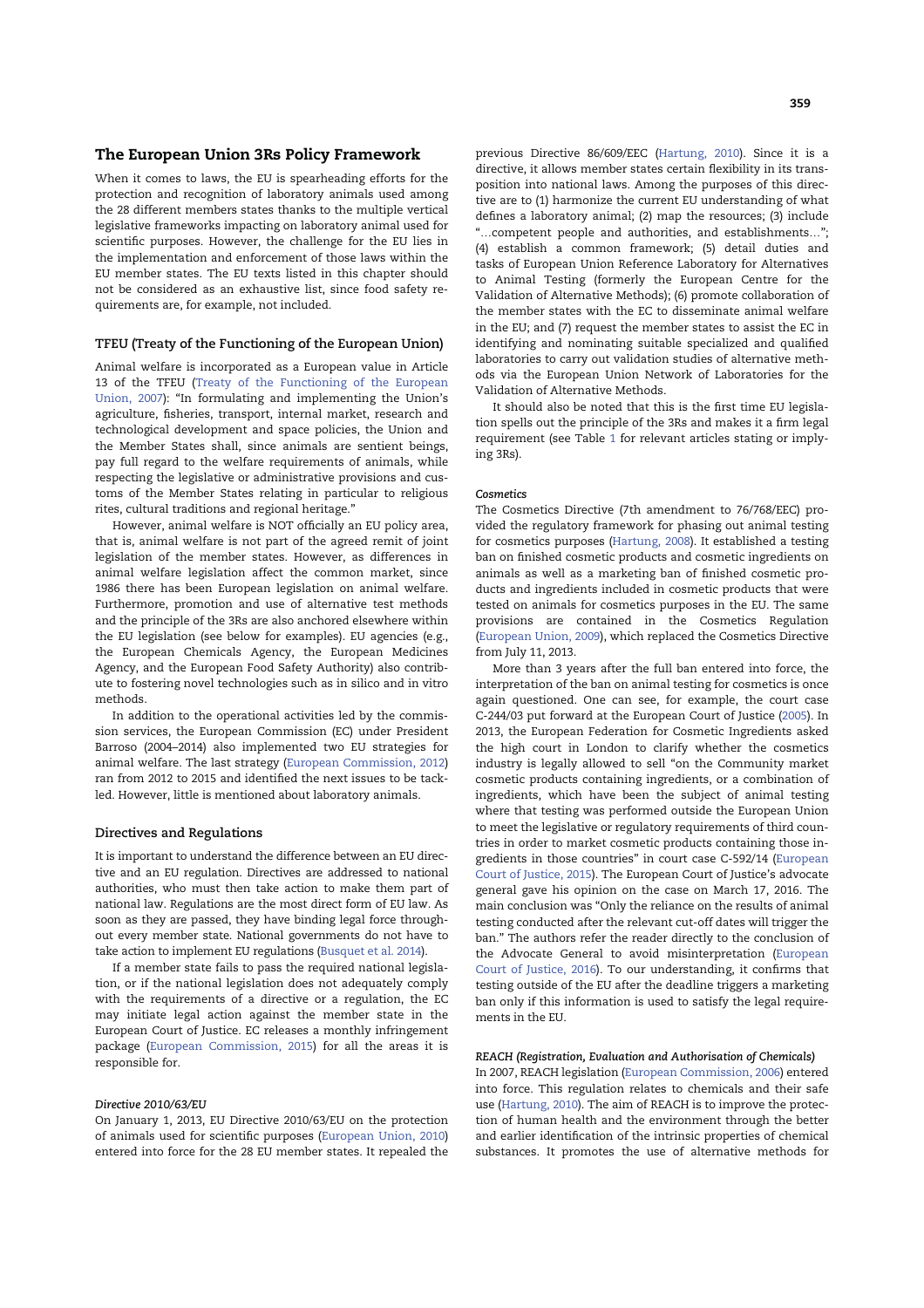| <b>Table 1.</b> Elements of 3Rs within the EU directive 2010/63/EU |  |
|--------------------------------------------------------------------|--|
|--------------------------------------------------------------------|--|

|              | Directive 2010/63/eu                                                                                                                                                                                                                               |
|--------------|----------------------------------------------------------------------------------------------------------------------------------------------------------------------------------------------------------------------------------------------------|
| Article      | Content                                                                                                                                                                                                                                            |
| $\mathbf{1}$ | Subject matter and scope: directive lays down rules for 3Rs                                                                                                                                                                                        |
| 4            | Principle of 3Rs                                                                                                                                                                                                                                   |
| 13           | Choice of methods: consider 3Rs first hand                                                                                                                                                                                                         |
| 23 and 24    | Competence and specific requirements for personnel: animal welfare                                                                                                                                                                                 |
| 26 and 27    | Animal-welfare bodies: advise on 3Rs                                                                                                                                                                                                               |
| 33           | Care and accommodation of animals: refinement                                                                                                                                                                                                      |
| 38           | Project evaluation: project must be in compliance with the 3Rs                                                                                                                                                                                     |
| 39           | Retrospective assessment: evaluate elements contributing to the 3Rs                                                                                                                                                                                |
| 43           | Nontechnical project summaries: demonstration of compliance with the 3Rs                                                                                                                                                                           |
| 47           | Alternative approaches: EC and member states shall contribute to the development and validation of alternative approaches                                                                                                                          |
| 48           | The European Union Reference Laboratory for Alternatives to Animal Testing: coordinating and promoting alternatives as well<br>as the validation                                                                                                   |
| 49           | National committees for the protection of animals used for scientific purposes: advise animal welfare bodies on the latest<br>information on the 3Rs or dissemination of information on the 3Rs to enable others to comply with their obligations. |
| 54           | Reporting: member states are to report on aspects related to 3Rs                                                                                                                                                                                   |
| 57           | Commission report: implementation of the directive                                                                                                                                                                                                 |
| 58           | Review: the directive shall take into account advancements in development of alternatives                                                                                                                                                          |
| 58           | Review: EC to carry out periodic thematic reviews on the 3Rs related to the use of animals in procedures.                                                                                                                                          |

animal testing but can only encourage the test performer to do so: "In order to avoid animal testing, testing on vertebrate animals for the purposes of this Regulation shall be undertaken only as a last resort. It is also necessary to take measures limiting duplication of other tests." Notably, article 1 of the regulation states: "Aim and scope 1. The purpose of this Regulation is to ensure a high level of protection of human health and the environment, including the promotion of alternative methods for assessment of hazards of substances, as well as the free circulation of substances on the internal market while enhancing competitiveness and innovation." [emphasis added]

The ban on animal testing for cosmetics obliged the EC and the European Chemical Agency to clarify the interface (ECHA, 2014) between REACH and the cosmetics regulation, since a dedicated molecule can have multiple applications falling under different legal frameworks. In brief, registrants are allowed to perform animal testing when the substances have dual uses, that is, cosmetics and other purposes (e.g. painting etc.). Nevertheless, it is important to note the opinion drafted by the ECHA is not legally binding and only their interpretation. Lastly, registrants may perform testing also for environmental safety and worker safety, as these are not for the purposes of cosmetics regulation.

#### Test Methods Regulation

In parallel to the adoption of REACH, the EC published standardized and accepted methods for testing hazardous properties of chemicals. These were written into the Test Methods Regulation (European Commission, 2008), which came into force on May 30, 2008. "The European Union is committed to promoting the development and validation of alternative techniques which can provide the same level of information as current animal tests, but which use fewer animals, cause less suffering or avoid the use of animals completely. Such methods, as they become available, must be considered wherever possible for hazard characterisation and consequent classification and labelling for intrinsic hazards and chemical safety assessment."

In practice, this document is irregularly updated, but an increasing backlog of validated nonanimal testing methods has not yet been inserted. Formal complaints submitted to the European Ombudsman by the PETA foundation have been made to speed up the process (European Ombudsman, 2014).

#### Pharmaceuticals

The current legislative frameworks for medicinal products for human use are laid down in Directive 2001/83/EC (European Commission, 2001). This fairly old directive was supplemented thereafter by Regulation 726/2004/EC (European Commission, 2004), which focuses on manufacturing, distribution, and marketing of medicinal products and contains many more directives and regulations (such as pediatrics, pharmacovigilance, orphan drugs, etc., all listed in Eudralex Vol 1), which need to be addressed in conjunction with the Directive 2001/83/EC (European Commission, 2001).

Directive 2001/83/EC (European Commission, 2001) states that "(10) Member States shall also ensure that all tests on animals are conducted in accordance with Council Directive 86/609/EEC of 24 November 1986 on the approximation of laws, regulation and administrative provisions of the Member States regarding the protection of animals for experimental and other scientific purposes." This is now updated as Directive 2010/63/EU (European Union, 2013). Therefore, the directive ensures that the 3Rs are considered before animal testing. Furthermore, the European Medicine Agency has its specific group with specific guidance on use of 3Rs in medicines development.

#### Plant Protection Product

This regulation (European Commission, 2009) included strong impact of the 3Rs following the intensive work performed for REACH. Here are some elements, which imply 3Rs considerations for the registrants:

- Development of nonanimal test methods should be promoted
- Use of nonanimal test methods and other risk assessment strategies should be promoted
- Animal testing should be minimized and tests on vertebrates shall be taken as a last resort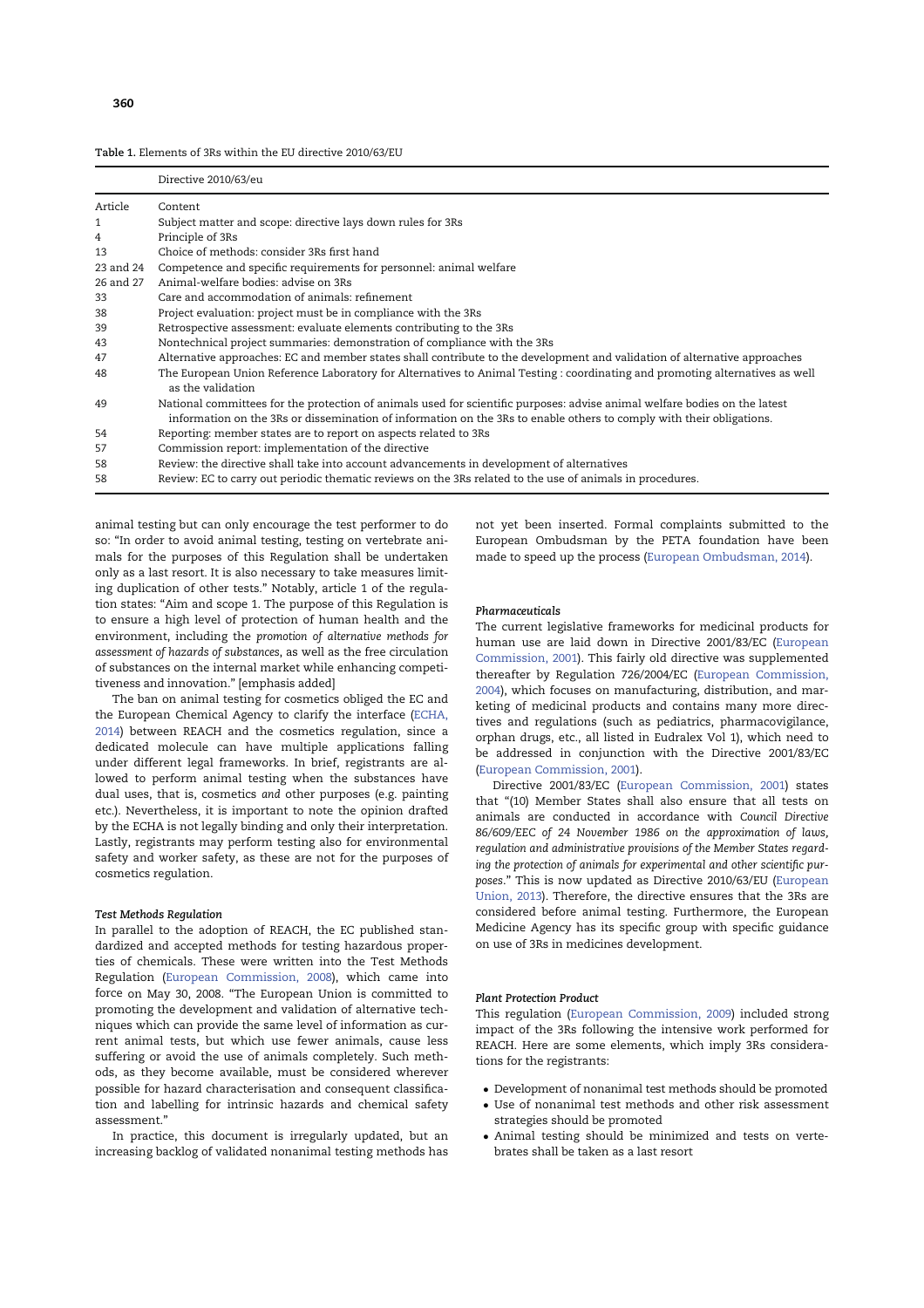- Commission work program to include measures to minimize animal testing
- Applicants shall make every effort to ensure they share animal test data

#### Biocidal Products Regulation

In the same manner, the biocide regulation (European Union, 2012) also has strong provisions to reduce animal testing by encouraging data sharing and alternative approaches; the contents relevant to the 3Rs are briefly listed below.

- Data requirements include good 3Rs focus (12-month dog study removed);
- Lethal-dose skin, inhalation, and injection tests on rabbits and other animals are no longer a strict requirement;
- First-in-the-world legal acceptance of test methods/strategies that reduce animal use by 40% to 70% for skin allergy, fertility, and birth defects and other health concerns;
- Systematic move away from testing that uses more than one animal species and/or route of exposure;
- New legal text encouraging companies to combine two or more toxicity evaluations into a single test instead of conducting separate animal tests

### 7th Environmental Action Plan

This piece of EU legislation (European Commission, 2013) is rather a roadmap and is totally dependent of the full commitment of the member states and the relevant EU institutions as well as the willingness to take responsibility for the delivery of the program's intended benefits. There are nevertheless two priorities that are worth being mentioned:

Priority objective 3: To safeguard the Union's citizens from environment-related pressures and risks to health and wellbeing: "(iv) developing a comprehensive chemical exposure and toxicity knowledge base which draws on data generated without animal testing where possible."

Priority objective 5: To improve the knowledge and evidence base for Union environment policy: "50. Horizontal chemicals legislation (REACH) and the Classification, Labelling and Packaging Regulations, as well as legislation on biocidal products and plant protection products, provides baseline protection for human health and the environment, ensures stability and predictability for economic operators, and promotes the uptake of evolving non-animal testing methods."

The text foresees and claims, "Long-term actions with a view to reaching the objective of a non-toxic environment will be identified." Until now, only Sweden has officially endorsed sthis objective under the operations by its chemical agency (KEMI).

In conclusion, the EU legislation incorporates directly (3Rs spelled out) or indirectly (data sharing, reference to Directive 2010/63/EU) laboratory animal welfare wherever and whenever possible. Their correct application and implementation by the member states may, however, be a different story.

## The US 3Rs Policy Framework

## Animal Welfare Act

Public Law 89–544, commonly referred to as The Animal Welfare Act (AWA) (1966), is the primary US regulation that governs laboratory animals and is overseen by the United States Department of Agriculture (USDA). Since its initial enactment in 1966, the AWA has been amended seven times.

Significant changes and improvements for laboratory animal welfare were enacted in the 1985 amendment to the AWA, which also saw the establishment of Institutional Animal Care and Use Committees (IACUCs) to oversee research at every institution using USDA-covered species. The AWA provides guidance and standards for laboratory animals, but since 2002 has specifically excluded birds, rats from the genus Rattus, and mice from the genus Mus bred for research. The AWA provides engineering standards for animals in research, including housing conditions and temperature control, but also allows for performance standards that can be overseen by the IACUC, the institutional official, and attending veterinarian. The USDA allows for achieving compliance with some flexibility, reflecting a sense of performance standards rather than strictly engineering standards (National Academies of Science, Engineering and Medicine, 2015).

The USDA also issues policies to clarify the regulations by which regulated institutions must abide (United States Department of Agriculture, 2016). Included within these policies is Policy 12, which requires investigators to consider alternatives to painful/distressful procedures. This policy specifically refers to the 3Rs. Through this policy, an investigator must document that s/he has performed an acceptable literature search and/or consulted with experts and demonstrate that there are no alternatives to the proposed experiment.

#### US Public Health Service Policy

Any institution that receives funding from any of the agencies of the Public Health Service (National Institutes of Health, Food and Drug Administration (FDA), Centers for Disease Control and Prevention among others) is required to hold file an Animal Welfare Assurance Statement with the Office of Laboratory Animal Welfare at the National Institutes of Health (NIH). Public Health Service (PHS) policy is mandated by the Public Health Extension Act, passed in 1985, and covers all vertebrate animals (National Institutes of Health, 2015). The Animal Welfare Assurance Statement assures that the institution will abide by the US Government Principles for the Utilization and Care of Vertebrate Animals Used in Testing, Research and Training (National Research Council, 2011). Guidelines for PHS policy are presented in the Guide for the Care and Use of Laboratory Animals (the Guide) (National Research Council, 2011). Both the US Government Principles and the Guide contain explicit reference to the 3Rs. The Guide is primarily considered a performance standard but contains some mandates noted in the text as practices that "must" be done. Other practices are indicated by "should" and are strongly encouraged. The IACUC, which is also mandated by PHS Policy, has the responsibility of oversight into how the 3Rs and the Guide are implemented.

Both the EU directive and US laws and policies specifically incorporate the 3Rs into practices for laboratory animal care and use. The difference lies in how this is done. Cultural differences between Europe and the United States dictate that the implementation of the 3Rs will also differ. PHS policy supports a primarily self-regulated system, putting the onus of compliance on the individual institutions through the Institutional Official and the IACUC. The USDA relies on the IACUC for compliance, but also conducts unannounced annual inspections of licensed institutions, during which the inspector may review IACUC protocols for the quality of compliance with Policy 12. Insufficient compliance may result in a citation. On the other hand, European guidelines for implementation of the 3Rs are more prescribed than those in the United States. As shown in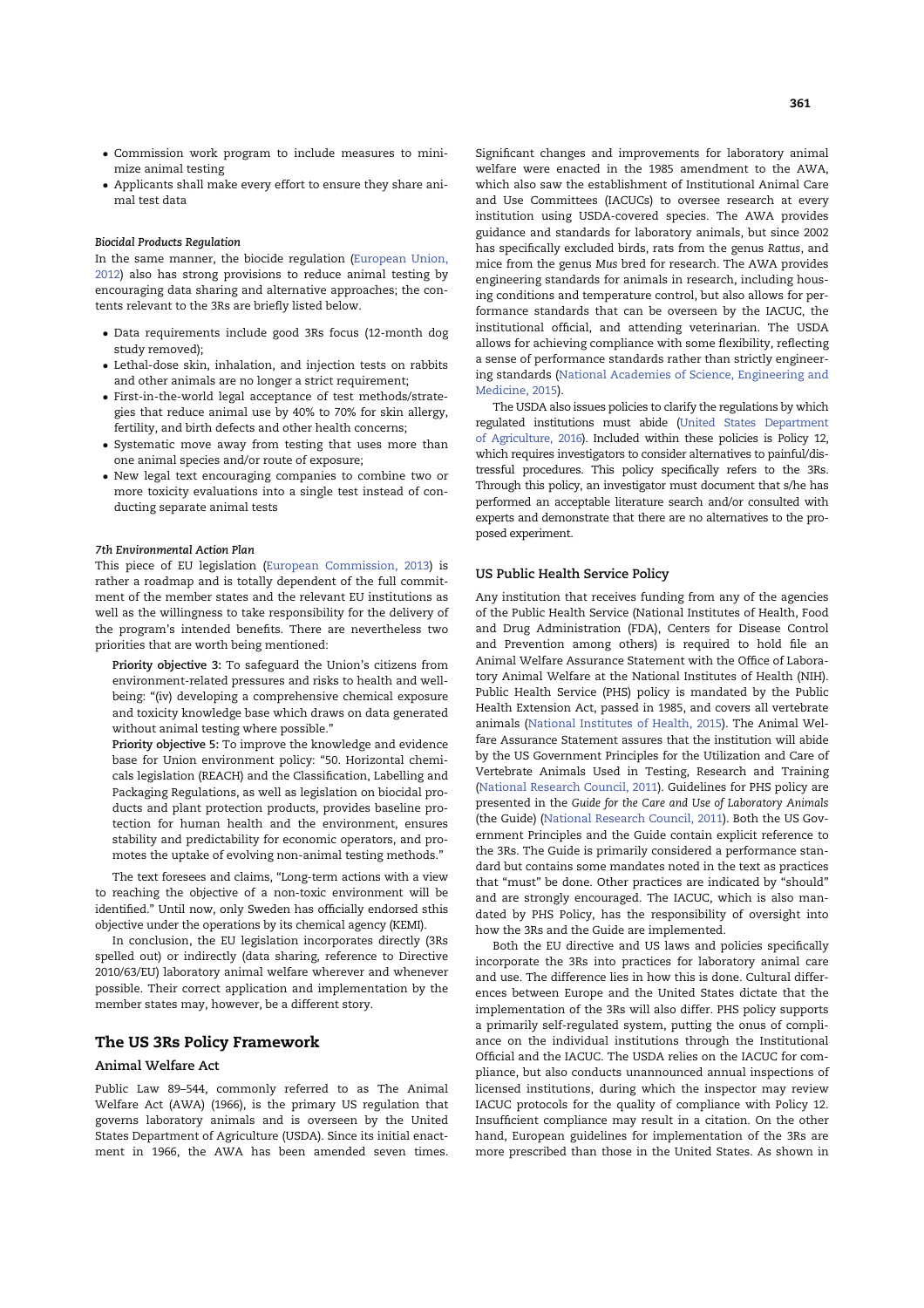Table 1, the EU directive goes much further in mandating that all activities related to laboratory animal care and use comply with the 3Rs principles.

## **Cosmetics**

In the United States, the federal Food and Drug Cosmetics Act is the piece of legislation covering the authorization process of cosmetics products and is supervised by the FDA. Although it is not stated that the FDA specifically requests animal testing, the companies should take any necessary steps to make sure that their products meet the safety requirements. Therefore, safety assessment data are not restricted to nonanimal testing methods (as it is the case in the EU) and allow any kind of data set to be accepted. However, the law may change with the following bill (Humane Cosmetics Act, 2015), whose objective is to phase out cosmetic animal testing and the sale of cosmetics tested on animals and for other purposes (Knight and Rovida, 2014). The draft text is similar to some extent to the EU ban. It was introduced at the House of Representatives in June 2015. It is worth being mentioned that it is not the first attempt to pass such kind of bill (e.g., H.R 4148 or H.R 1385).

## Toxic Safety Control Act (TSCA)

TSCA was enacted in 1976 and is the equivalent of REACH for the United States. There are multiples differences when it comes to the assessment of chemicals on both sides of the Atlantic. In the United States, the TSCA requires premarketing notification for any substance without data, and typically 1500–2000 substances are notified per year; only 15% of these contain toxicity testing data. The EPA then has 90 days to request testing. This prompted a culture of structure/activity relationship-based assessments, which were the only way to respond quickly to the notification.

However, in only about 200 cases of 26,000 notifications were actual testing demands the result. Reassessments around the turn of the century, however, showed that new chemicals represent a tiny proportion of chemical commerce (1–3%) and indicated a dramatic gap in knowledge with regard to the existing "old" chemicals. The resulting decade-long attempts to reauthorize TSCA were finally completed in spring 2016.

The US House of Representatives and the Senate passed H.R. 2576, the Frank R. Lautenberg Chemical Safety for the 21st Century Act, which strengthens federal oversight for the use of tens of thousands of chemicals in commercial use and contains provisions to minimize and in some cases replace animal testing to evaluate chemical safety. The legislation is summarized on the EPA website (United States Environmental Protection Agency, 2016). It now includes a provision discouraging the use of chemical testing on vertebrate animals and requiring the EPA to create and promote a database of alternative testing methods within two years.

## **TTIP**

This potential trade agreement between the EU and the United States started in June 2013 under President Obama's administration when the 28 EU member states gave a mandate to the expresident of the Commission Barroso to lead and deal with the negotiations on their behalf. If a final agreement is found, the draft text will be submitted to the 28 EU member states and the European Parliament for adoption.

The final agreement should contain 24 chapters grouped together in 3 parts such as market access, regulatory cooperation, and rules. In our context, the regulatory cooperation is the most interesting to look at the future impact of the TTIP and in particular three specific sectors among others: cosmetics, chemicals, and pharmaceuticals. Nevertheless, pesticides and medical devices are also part of the sectors where a trade agreement is foreseen.

The agreement can take three different formats: mutual recognition, full harmonization, or regulatory cooperation. The authors have summarized in Table 2 a comparison of the EU and US legislation and federal programs with regard to laboratory animal welfare clauses.

Disclaimer: Since negotiations are sill ongoing, the EU positions presented below are still subject to change. It is worth mentioning that only the EU is periodically releasing the status of negotiations for the sake of transparency to EU citizens. The United States, however, is not releasing any documents until Greenpeace published on their website the US position in May 2016 (Greenpeace, 2016). The authors will refer in this section to the US position based on the publically available "Tactical State of Play of the TTIP Negotiations" dated March 2016.

Lastly, the EU negotiators are inviting regularly the EU stakeholders to round-table discussions and giving them opportunities to make presentations and express their views.

#### **Cosmetics**

As stated previously, in the EU, any new ingredient and product that has been tested on animals even outside the EU may not be marketed in the EU.

Regarding the TTIP, the EU latest public position (European Commission, 2015) states the following: "Both Parties could agree on further fostering the development of alternative methods to replace animal testing. The overall objective is to promote the use of validated and OECD accepted alternative test methods for regulatory purposes for cosmetics. Both sides could share scientific knowledge on the matter including existing technical assessments and guidance documents, and could collaborate in the development and implementation of the 'read across data approach and integrated testing strategies' that use all available information and data."

The United States stated the following: "All in all, discussions on cosmetics remain very difficult and the scope of common objectives fairly limited. The United States confirmed that in the United States, UV filters (which are used in many cosmetic products) will continue to be subject to safety assessment based on animal carcinogenic studies that EU enterprises cannot provide due to the EU ban on animal testing. The EU and US approaches remain irreconcilable and EU market access problems will therefore remain. Although it would be important to enhance scientific cooperation on the safety assessment of cosmetic ingredients, there was no agreement on the modalities to be established."

More interesting, this US analysis confirms the EC position on cosmetics described above: "On alternatives to animal testing (ATMs), the FDA is willing to accept TPP language (recommendation to use ATMs when available) but that would not apply in any case of any cosmetic product containing a sunscreen ingredient."

The current EU position pushes for more collaboration, which adds to existing forum such as the International Cooperation on Cosmetics Regulation or International Cooperation on Alternative Test Methods since 2009.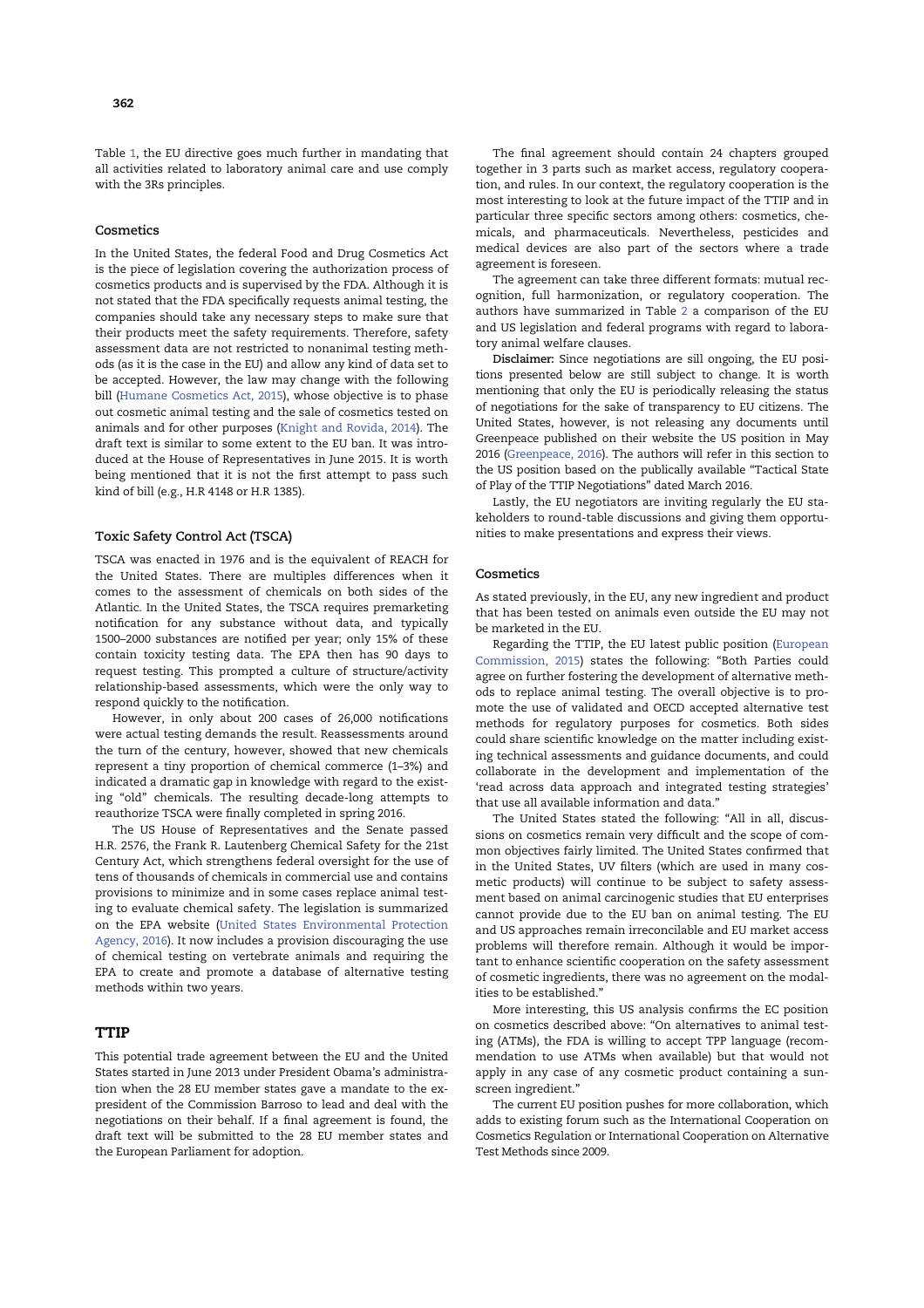| Yes<br>Yes<br>Yes<br>Yes<br>regulation 726/2004/EC.<br>This includes having regard<br>2001/83/EC Associated with<br>and European Medicine<br>to Directive 2010/63/EU<br>EC 1907/2006<br>EU 1223/2009<br>EC 1107/2009<br>Agency <sup>b</sup><br>Plant protection products<br>Pharmaceuticals <sup>a</sup><br>or pesticides<br>Chemicals<br>Cosmetics |                                                                        |                                  | cooperation<br>under TTIP | under TTIP                                                                                                                                                                                                    |
|-----------------------------------------------------------------------------------------------------------------------------------------------------------------------------------------------------------------------------------------------------------------------------------------------------------------------------------------------------|------------------------------------------------------------------------|----------------------------------|---------------------------|---------------------------------------------------------------------------------------------------------------------------------------------------------------------------------------------------------------|
|                                                                                                                                                                                                                                                                                                                                                     | Food and Drug Cosmetics Act<br>TSCA                                    | ş<br>ž                           | Yes<br>Yes                | YES<br>ă                                                                                                                                                                                                      |
|                                                                                                                                                                                                                                                                                                                                                     | Food and Drugs Act (1906) and<br>more than 200 laws since <sup>c</sup> | Ş                                | Yes                       | $\overline{a}$                                                                                                                                                                                                |
|                                                                                                                                                                                                                                                                                                                                                     | <b>FIFRA<sup>d</sup></b>                                               | ž                                | Yes                       | position <sup>e</sup> (ECPA & Croplife<br>America) available but NO<br>with NO 3Rs provisions or<br>available (only factsheet<br>NO EU position paper<br>elements). Industry<br>3Rs provisions or<br>elements |
| Directive 2010/63/EU<br>This revision foresees<br>reference to include<br>having regard to<br>Yes<br>93/42/EEC <sup>g</sup><br>Medical devices <sup>f</sup>                                                                                                                                                                                         | Food and Drug Cosmetics Act                                            | ž                                | Yes                       | $_{\rm z}^{\rm o}$                                                                                                                                                                                            |
| Yes<br>Yes<br>EU 528/2012<br>2010/63/EU<br>Protection of animals used<br>for scientific purposes<br><b>Biocides</b> <sup>h</sup>                                                                                                                                                                                                                    | FIFRA<br>AWA                                                           | Yes<br>ş                         | ş<br>ş                    | Not applicable<br>Not applicable                                                                                                                                                                              |
| Yes<br>EU 1291/2013<br>HORIZON 2020 research<br>funding <sup>1</sup>                                                                                                                                                                                                                                                                                | NIH extramural program                                                 | Yes also via IACUC<br>guidelines | ž                         | Not applicable                                                                                                                                                                                                |

Table 2. Comparison of the EU and the US legislations and federal programs with regard to laboratory animal welfare clauses Table 2. Comparison of the EU and the US legislations and federal programs with regard to laboratory animal welfare clauses

"http://eur-lex.europa.eu/LexUnServ/LexUnServ.do?un=OJ:L:2004:136:0001:0033:en:PDF<br><sup>b</sup>http://www.ema.europa.eu/ema/index.jsp?curl=pages/contacts/CVMP/people\_listing\_000094.jsp&rnid=WC0b01ac05803a9d6d  $^{\tt{n}}$ http://eur-lex.europa.eu/LexUriServ/LexUriServ.do?uri=OJ:L:2004:136:0001:0033:en:PDF

bhttp://www.ema.europa.eu/ema/index.jsp?curl=pages/contacts/CVMP/people\_listing\_000094.jsp&mid=WC0b01ac05803a9d6d http://www.fda.gov/RegulatoryInformation/Legislation/

chttp://www.fda.gov/RegulatoryInformation/Legislation/  $d_{\rm http://www.epa.gov/enforcement/federal-insecticide-fungcide-and-rodenaticide-ard-infac-denderal-facilities$ 

<sup>4</sup>http://www.epa.gov/enforcement/federal-insecticide-fungicide-and-rodenticide-act-fifra-and-federal-facilities<br><sup>4</sup>http://www.ecpa.eu/files/attachments/ECPA-CLA%20TTIP%20Position%20-%20Paper%2010-03-14.pdf<br><sup>4</sup>http://eur-l ehttp://www.ecpa.eu/files/attachments/ECPA-CLA%20TTIP%20Position%20-%20Paper%2010-03-14.pdf

fhttp://eur-lex.europa.eu/legal-content/EN/TXT/PDF/?uri=CELEX:01993L0042-20071011&from=EN <sup>8</sup>Currently in revision

h<sub>lttp://eur-lex.europa.eu/legal-content/EN/TXT/PDF/?uri=CELEX.02012R0528-20140425&from=EN<br>http://eur-lex.europa.eu/LexUriServ/LexUriServ.do?uri=OJ:1.2013:947.0104:0173:EN:PDF</sub> hhttp://eur-lex.europa.eu/legal-content/EN/TXT/PDF/?uri=CELEX:02012R0528-20140425&from=EN ihttp://eur-lex.europa.eu/LexUriServ/LexUriServ.do?uri=OJ:L:2013:347:0104:0173:EN:PDF gCurrently in revision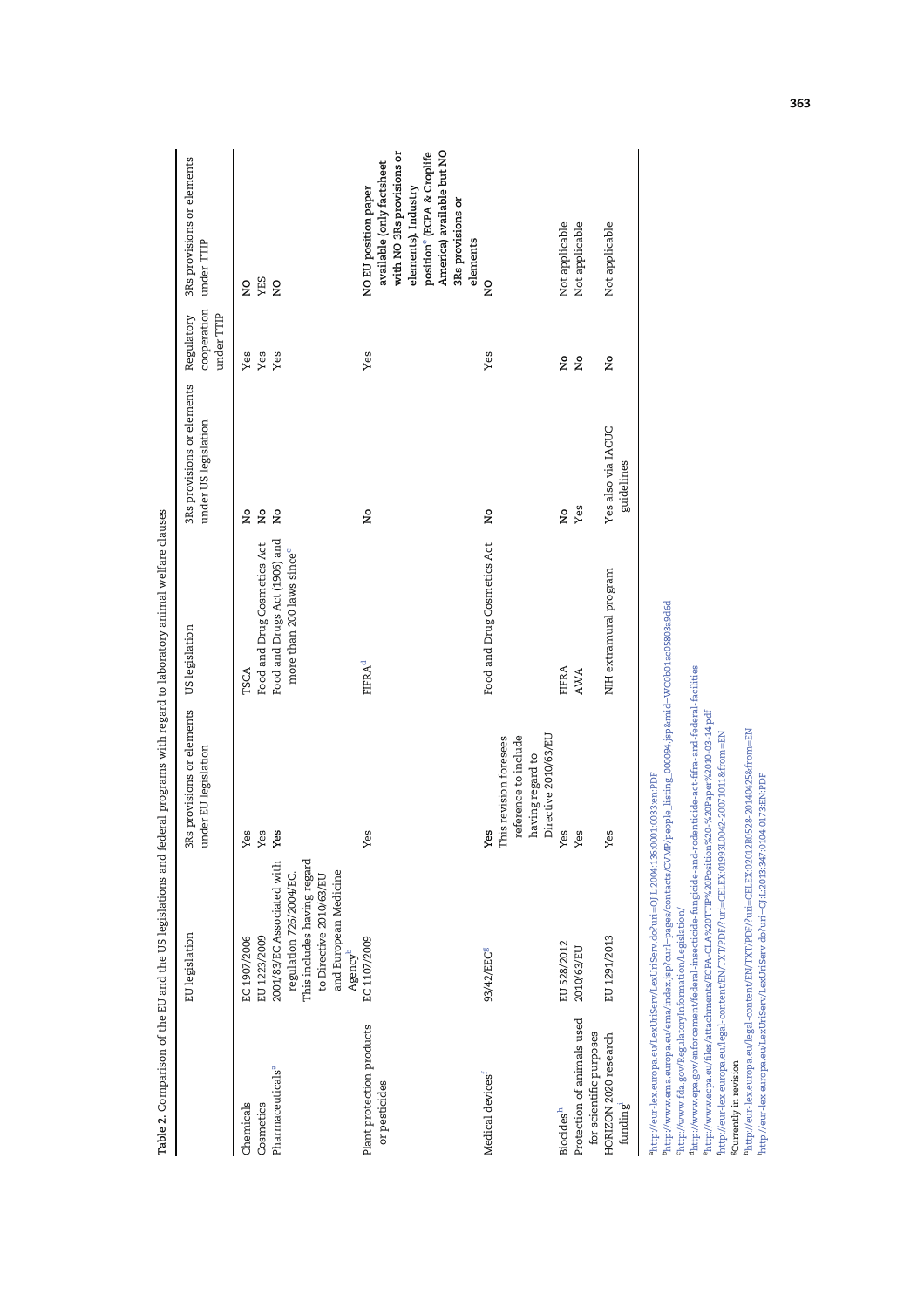## Chemicals

From the EU position paper (European Commission, 2014) and as far as the negotiation goes, the EU side is outlining the most probable solution for the chemical sector that is: "A right to regulate from each side" (Transatlantic Consumer Dialogue, 2016). The EU is so far not considering any mutual recognition or regulatory cooperation. Nevertheless, the two sides have launched pilot studies based on the EU community roll action plan under REACH and the chemical work plan from the US EPA in order to understand the obstacles with their respective regulatory bodies (Chemical Watch, 2015) regarding hazard/risk assessment. Some substances were overlapping, and it was decided to share and compare assessment practices. Unfortunately, the two case studies' compounds contain no data from ToxCast and do not provide an angle to disseminate data-rich substances based on the use of alternative methods or new methodologies for regulatory requirements. Nevertheless, it could be a good starting point, since the United States indicated that these efforts were found "useful" by multiple competent authorities (i.e., EU member states) and that "all competent authorities confirmed that the cooperation with the US had not led to additional work nor to any delays in the planning and execution of its own activities."

Although the latest EU position paper (European Commission, 2014) on chemicals does not provide direct references to alternatives to animal testing, the EU is suggesting in section 2.4 that: "In addition, several animal welfare organisations have called on the authorities to increase data exchange between regulators to avoid duplication of tests involving animals." This is the most used mechanism in EU legislation (e.g., REACH, plant protection products…) to limit animal testing. Data sharing on the US side indicates that there is common ground for such an option, but the handling of confidential business information still needs to be addressed.

There is another reference in section 3.1 from the EU position paper (European Commission, 2014) that states "A mechanism for mutual consultation on prioritisation of chemicals for assessment/risk management and for cooperation in the development of assessment methodologies would be set up. Both sides would also inform each other about activities at subfederal level in the US and Member State activities in the EU, respectively." The United States did not address this position.

The Tox21 and ToxCast programs of the US federal agencies (US EPA, 2008), which have started to deliver the first regulatory tools relying solely on computational methods and highthroughput screening (United States Federal Register, 2015), could be an excellent showcase and venue for the United States to promote nonanimal testing methods in the case of compounds with endocrine-disrupting properties. Last but not least, it is the understanding of the authors that the recent US TSCA reauthorization will not be included in the current TTIP negotiations. It is a tremendous missed opportunity to fuel in TTIP the Tox21 tools.

## Pharmaceuticals

Based on the last EU position document on TTIP (European Commission, 2014), the EU and the United States have already strong regulatory cooperation under the International Conference on Harmonisation. Nevertheless, some areas could fit further collaboration but none of them strictly or directly refer explicitly to the use of laboratory animals nor the test methods or guidelines although they consider "fostering additional

harmonization of technical requirements in new areas or in areas where the need to improve harmonization at bilateral or international level has been identified (e.g. biosimilars, paediatrics, generics, terminology)." This might be an opportunity to further push computer modeling (i.e., in silico), read-across, organs-on-a-chip, or in vitro testing methods.

However, the United States indicates, "Considerations that scientific work should be excluded from TTIP were also put forward. However, the EU insisted on the need to work under TTIP to promote regulatory and scientific collaboration in areas such as biosimilars, generics and pediatrics." It seems that there is still some latitude for improvement for the US position.

## The Position of the European Parliament

The European Parliament drafted and adopted an initiative report (EP, 2014/2228(INI)) in January 2015 that draws the lines to accept the deal if an agreement will be found between the parties. Within the document, there is one reference to alternatives to animal testing: "Calls on the Commission to ensure that a common approach, regulatory cooperation or mutual recognition, as appropriate, is reached in the following areas, provided the level of EU standards is not compromised (…) on alternative methods to animal testing."

Based on the latest EU Parliament positions published, one could say that the EC is not really listening to this specific request.

# Existing Collaborations outside the TTIP Negotiations

Transatlantic cooperation has already taken place in many 3Rs topics for many years. The two validation counterpart bodies, the Interagency Coordinating Committee on the Validation of Alternative Methods)/National Toxicology Program Interagency Center for the Evaluation of Alternative Toxicological Methods and the European Union Reference Laboratory for Alternatives to Animal Testing Evaluation of Alternative Toxicological Methods both collaborate and signed a memorandum of cooperation establishing International Cooperation on Alternative Test Methods (International Cooperation on Alternative Test Methods, 2009) in order to facilitate recognition of validated test methods since 2009. Moreover, when it comes to research, the following four examples can be pointed out.

## Endocrine Disrupters

Since 1999 and the EU-US Science and Technology Agreement, common research priorities were identified and, subsequently, funding for research was made available by the EC and the US EPA.

## Innovative Medicine Initiative (IMI) and the Critical Path Institute (CPI)

IMI is a public-private partnership between the EC and European Federation of Pharmaceutical Industries and Associations. This joint initiative started in 2009 and renewed in 2015 is now worth almost 4 billion Euros. All funded projects have the objectives to solve a practical dead-end faced by the pharmaceutical industries or develop technologies that they do not have the capacity to develop as individual companies. The latest results are directly feeding the EU regulatory framework, and for this reason the IMI board has from the inception decided to inform the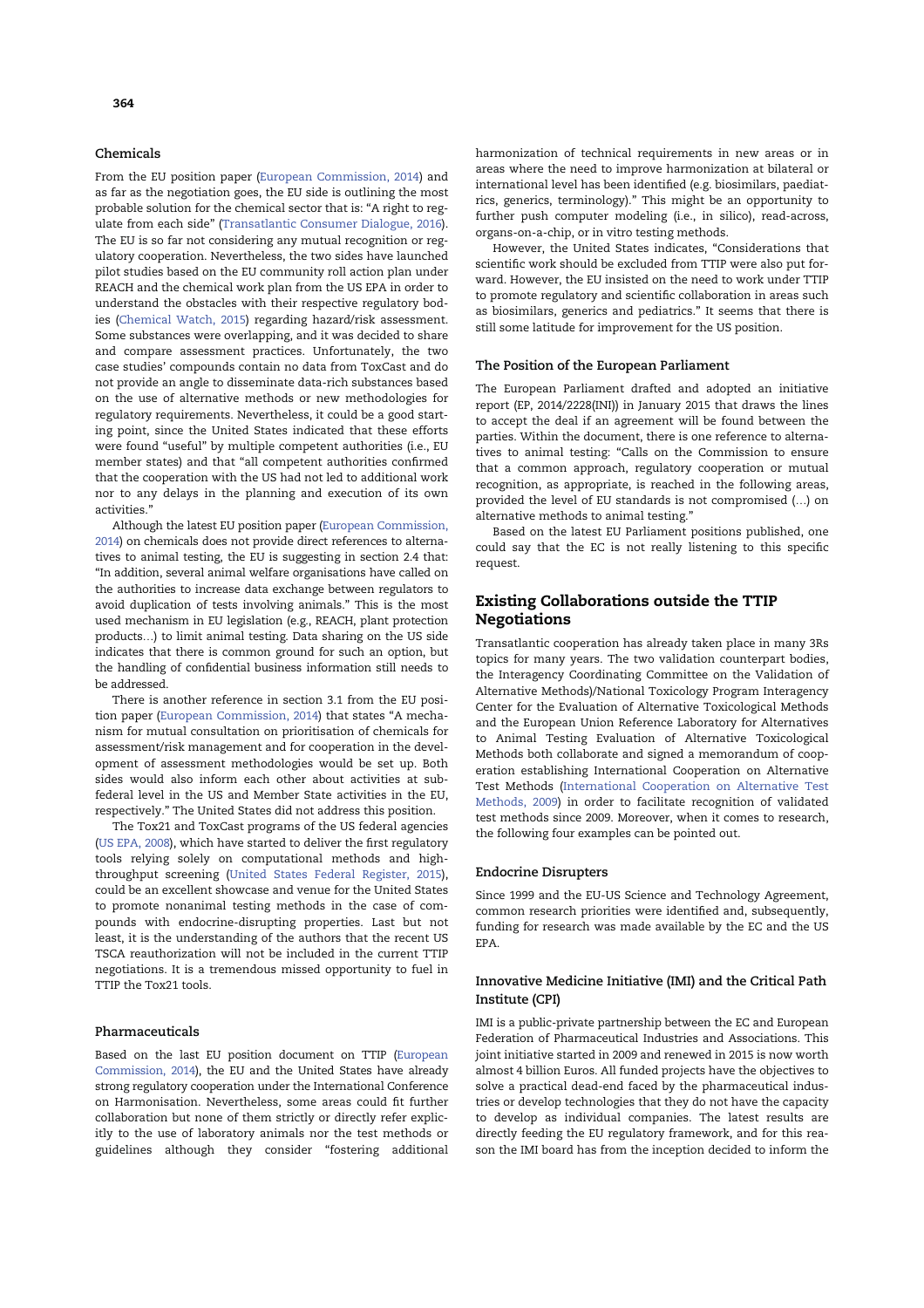United States (via the CPI) on the outcomes of the projects to strengthen novel technology acceptance. CPI, founded in 2005 in Tucson, Arizona, is an independent, nonprofit organization dedicated to bringing scientists from the FDA, industry, and academia together to collaborate and improve the drug development and regulatory process for medical products.

## Tox21

Tox21 is a federal collaboration initiated by the US EPA, which includes the NIH, the National Toxicology Program, National Center for Advancing Translational Sciences Chemical Genomics Center and the FDA that work together to reframe, update, rethink, and transform how safety assessment is currently performed by embracing all the cutting-edge technologies for that purposes. One of the key strategies of Tox21 is to establish collaboration with as many stakeholders as possible. In this context, a material transfer agreement was signed with the EC Joint Research Center in 2010. The close collaboration with EU officials has continued since then. For example, in 2013, Tox21 met the largest EU research consortium on alternatives to animal testing, Safety Evaluation Ultimately Replacing Animal Testing, and a similar collaboration is foreseen with its successor, the new flagship EU-ToxRisk (see below).

#### Horizon2020

Horizon2020 is the ongoing EU framework research program with 80 billion Euros as the total foreseen budget. This amount is almost exclusively dedicated to EU member states only. Participating countries outside the EU including the United States are welcome to join. Those countries are not necessarily funded by H2020, except under the health section, in which US tenants can be funded if they are part of the winning consortium, based on a memorandum of understanding with NIH. One of the most relevant EU calls so far is phc-33, which is meant to develop new tools to improve predictive human safety thanks to alternative test methods. The project funded in 2015 was the EU-ToxRisk consortium also involving Johns Hopkins Center for Alternatives to Animal Testing as the only US partner with a share of a total budget of 30 million Euros over the next 6 years. Such access of US partners to EU research consortia is reciprocal, since NIH can fund European partners.

# Conclusions

Overall, the opportunities to make progress in 3Rs practices under TTIP are rather scarce and thin considering the current negotiation texts. The different EU flagships sectors (cosmetics, chemicals, and pharmaceuticals) are so far not including strong 3Rs provisions in this draft trade agreement, although opportunities to harmonize 3Rs framework and testing requirements exist. The exceptional disclosed "Tactical State of Play of the TTIP Negotiations" from the United States allowed the authors a primary analysis on possible 3Rs intention from the American side. Some genuine recommendations can be made under TTIP regulatory cooperation:

- 1. Data-sharing seems the way forward for the chemicals sector to reduce animal testing and should be extended to the other sectors whenever possible.
- 2. Moreover, the integration of the dataset generated under ToxCast and SEURAT-1 when pilot studies are performed between the two task forces (i.e., chemicals) should be emphasized. One could also extend this working format to

other flagship sectors, for example, plant protection products, pharmaceuticals, or cosmetics.

3. In the absence of strong 3Rs anchoring in US legislation, best practices from the EU could be considered by the US regulatory agencies. They should encourage the use of alternative test methods by educating US applicants (who in general opt for the most conservative testing approaches, i.e., in vivo) when preparing their toxicological dossiers and use knowledge from the EU regulatory context, which is more 3Rs friendly.

Last but not least, one reason to explain this low enthusiasm for incorporating more 3Rs under TTIP may be that close cooperation has already existed for many years between the scientific and regulatory community on both sides of the Atlantic. Eventually, other frameworks or new negotiations should be started to strengthen best practices regarding 3Rs. Two future tracks could be:

- 1. The development of a harmonized definition of animals used for scientific purposes by the United States, best based on the EU definition in order to similarly report animal studies and therefore facilitate efforts to implement 3Rs.
- 2. The research and development within academia and industry is the area that consumes by far the largest number of laboratory animals rather than safety testing (in the EU, roughly 1 million for safety versus 7 million for basic research per year (European Commission, 2013)). Initiatives to develop and spread the use of alternatives in this global scientific community are urgently needed.

## References

- Busquet F, Palopoli M, Hartung T. 2014. Regulatory Toxicology: Progress in Law. In: William G. Town, Judith N. Currano eds. Science and the Law: Analytical Data in Support of Regulation in Health, Food, and the Environment. ACS Symposium Series. p. 51–69.
- Chemical Watch. 2015. Available online (http://jaf.org/uploads/ files/ChemicalWatch\_TTIP\_pilot\_projects.pdf), accessed on March 7, 2016.
- Commission to the European Parliament, the Council and the European Economic and Social Committee on the European Union Strategy for the Protection and Welfare of Animals 2012-2015. Communication. Available online (http://ec. europa.eu/food/animals/docs/aw\_eu\_strategy\_19012012\_en.pdf), accessed on March 4, 2016.
- Cosmetic Directive, 7th amendment to 76/768/EEC: Directive 2003/15/EC of the European Parliament and of the Council of 27 February 2003 amending Council Directive 76/768/EEC on the approximation of the laws of the Member States relating to cosmetic products. OJ L66/26–L66/35.
- Council Regulation No 440/2008 of 30 May 2008 laying down test methods pursuant to Regulation (EC) No 1907/2006 of the European Parliament and of the Council on the Registration, Evaluation, Authorisation and Restriction of Chemicals (REACH). OJ L142/1–L142/739.
- Decision No 1386/2013/EU of the European Parliament and of the Council of 20 November 2013 on a General Union Environment Action Programme to 2020 'Living well, within the limits of our planet.' OJ L354/171.
- Directive 2001/83/EC of the European Parliament and of the Council of 6 November 2001 on the Community code relating to medicinal products for human use. OJ L 311/1, L311/67.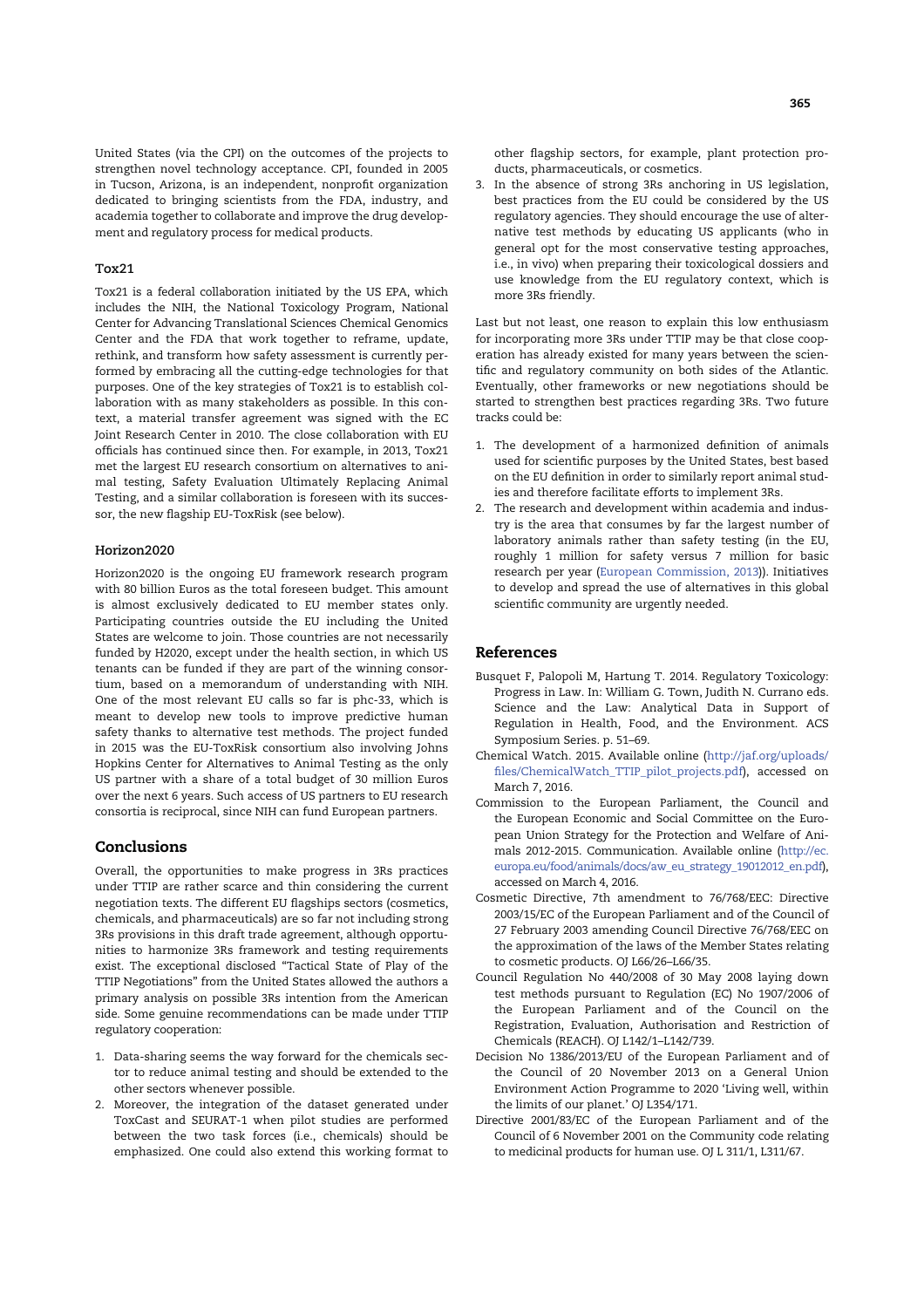- Directive 2010/63/EU of the European Parliament and of the Council of 22 September 2010 on the protection of animals used for scientific purposes. OJ L276/33–L276-79.
- ECHA/NA/14/46 "Clarity on interface between REACH and the Cosmetics Regulation". Available online (http://echa.europa. eu/fr/view-article/-/journal\_content/title/clarity-on-interfacebetween-reach-and-the-cosmetics-regulation), accessed on March 7, 2016.
- European Commission. 2013. Seventh Report on the Statistics on the Number of Animals used for Experimental and other Scientific Purposes in the Member States of the European Union {SWD 497 final}. Available online (http://eur-lex. europa.eu/legal-content/EN/TXT/PDF/?uri=CELEX:52013DC0 859&from=EN), accessed on August 31, 2016.
- European Commission. Press release database. Available online (http://europa.eu/rapid/press-release\_MEMO-15-6223\_en.htm), accessed on March 4, 2016.
- European Court of Justice. 2005. Judgment of the Court (Grand Chamber) of 24 May 2005. French Republic v European Parliament and Council of the European Union. Cosmetic products - Testing on animals - Directive 2003/15/EC - Partial annulment - Article 1(2) - Non-severability - Inadmissibility. Case C-244/03. Available online (http://goo. gl/EwB9SK), accessed on July 11, 2016.
- European Court of Justice. 2015. Case C-592/14: Reference for a preliminary ruling from the High Court of Justice (England and Wales), Queen's Bench Division (Administrative Court) (United Kingdom) made on 19 December 2014. European Federation for Cosmetic Ingredients v Secretary of State for Business, Innovation and Skills. OJ C 81, 9.3.2015, p. 8–9. Available online (http://eur-lex.europa.eu/legal-content/EN/ TXT/?uri=CELEX%3A62014CN0592), accessed on July 11, 2016.
- European Court of Justice. 2016. Opinion of Advocate General BOBEK delivered on 17 March 2016 (1). Available online (http://curia.europa.eu/juris/document/document.jsf?docid= 175149&doclang=EN), accessed on July 11, 2016.
- European Ombudsman. 2016. Unnecessary tests on animals by registrants of chemical substances. Case: 1568/2012/AN. Available online (http://www.ombudsman.europa.eu/cases/ decision.faces/en/58549/html.bookmark), accessed July 9, 2016.
- European Union. 2014. Position on chemicals under TTIP. Available online (http://trade.ec.europa.eu/doclib/docs/2014/ may/tradoc\_152468.pdf), accessed on March 7, 2016.
- European Union. 2014. Position on pharmaceuticals under TTIP. Available online (http://trade.ec.europa.eu/doclib/docs/2014/ may/tradoc\_152471.pdf), accessed March 7, 2016.
- European Union. 2015. Position on cosmetics under TTIP. Available online (http://trade.ec.europa.eu/doclib/docs/2014/ may/tradoc\_152470.pdf), accessed on March 7, 2016.
- Greenpeace. Greenpeace TTIP leaks. Available online (https:// www.ttip-leaks.org/), accessed on July 11, 2016.
- Hartung T. 2008. Food for thought … on alternative methods for cosmetics safety testing. ALTEX 25:147–162.
- Hartung T. 2010. Comparative analysis of the revised Directive 2010/63/EU for the protection of laboratory animals with its predecessor 86/609/EEC – a t4 report. ALTEX 27:285–303.
- Hartung T. 2010. Food for thought… on alternative methods for chemical safety testing. ALTEX 27:3–14.
- Humane Cosmetics Act, H.R. 2858. 2015–2016. Available online (https://www.congress.gov/bill/114th-congress/house-bill/28 58/titles), accessed on March 4, 2016.
- International Cooperation on Alternative Test Methods. 2009. Available online (http://jaf.org/uploads/files/ChemicalWatch\_ TTIP\_pilot\_projects.pdf), accessed on March 7, 2016.
- Knight J and Rovida C. 2014. Safety evaluations under the proposed US Safe Cosmetics and Personal Care Products Act of 2013: animal use and cost estimates. ALTEX 31:177–208.
- National Academies of Science, Engineering and Medicine. 2015. Design, Implementation, Monitoring, and Sharing of Performance Standards for Laboratory Animal Use (A Workshop Summary). Washington, DC: The National Academies Press.
- National Institutes of Health. 2015. Public Health Service Policy on Humane Care and Use of Laboratory Animals. Available online (https://grants.nih.gov/grants/olaw/references/PHSPo licyLabAnimals.pdf), accessed on March 7, 2016.
- National Research Council. 2011. Guide for the Care and Use of Laboratory Animals. 8<sup>th</sup> edition. Available online (https:// grants.nih.gov/grants/olaw/Guide-for-the-Care-and-Use-of-Laboratory-Animals.pdf), accessed on March 7, 2016.
- Regulation (EC) No 1907/2006 of the European Parliament and of the Council of 18 December 2006 concerning the Registration, Evaluation, Authorisation and Restriction of Chemicals (REACH), establishing a European Chemicals Agency amending Directive 1999/45/EC and repealing Council Regulation (EEC) No 793/93 and Commission Regulation (EC) No 1488/94 as well as Council Directive 76/769/EEC and Commission Directives 91/155/EEC, 93/67/EEC, 93/105/EC and 2000/21/EC. OJ L 396, 30.12.2006, p. 1–849.
- Regulation (EC) No 1107/2009 of the European Parliament and of the Council of 21 October 2009 concerning the placing of plant protection products on the market and repealing Council Directives 79/117/EEC and 91/414/EEC. OJ L309/1– L309/50.
- Regulation (EC) No 1223/2009 of the European Parliament and of the Council of 30 November 2009 on cosmetic products. OJ L342/59–L342/209.
- Regulation (EC) No 528/2012 of the European Parliament and of the Council of 22 May 2012 concerning the making available on the market and use of biocidal products. OJ L167/1–L167/174.
- Regulation (EC) No 726/2004 of the European Parliament and of the Council of of 31 March 2004 laying down Community procedures for the authorisation and supervision of medicinal products for human and veterinary use and establishing a European Medicines Agency. OJ L136/1–L136/33.
- Report containing the European Parliament's recommendations to the European Commission on the negotiations for the Transatlantic Trade and Investment Partnership (TTIP) (2014/2228(INI)). PE549.135v02-00 p. 1–95.
- SEURAT-1 meets Tox21: international cooperation in safety assessment of chemicals using animal-free methods. Available online (https://eurl-ecvam.jrc.ec.europa.eu/seurat-1-meets-tox21), accessed on March 4, 2016.
- State of California. Civil Code 1834-9 f(1). Available online (http://www.leginfo.ca.gov/cgi-bin/displaycode?section=civ &group=01001-02000&file=1833-1840), accessed on March 4, 2016.
- State of New Jersey. 2007. C.4:22-58. Available online (http:// www.njleg.state.nj.us/2006/Bills/PL07/210\_.HTM), accessed on March 4, 2016.
- State of New York. 2007. 3258–A, section 6(a). Available online (http://assembly.ny.gov/leg/?default\_fld=%0D%0A&bn=S035 28&term=2007&Text=Y), accessed on March 4, 2016.
- Transatlantic Consumer Dialogue for Consumer's Forum. 2016. Quote from European Commission official from DG GROW at the event, on January 26, 2016 at Brussels, Belgium.
- Treaty of the Functioning of the European Union. 2007. Available online (http://eur-lex.europa.eu/legal-content/EN/ALL/?uri= OJ:C:2007:306:TOC), accessed on March 4, 2016.